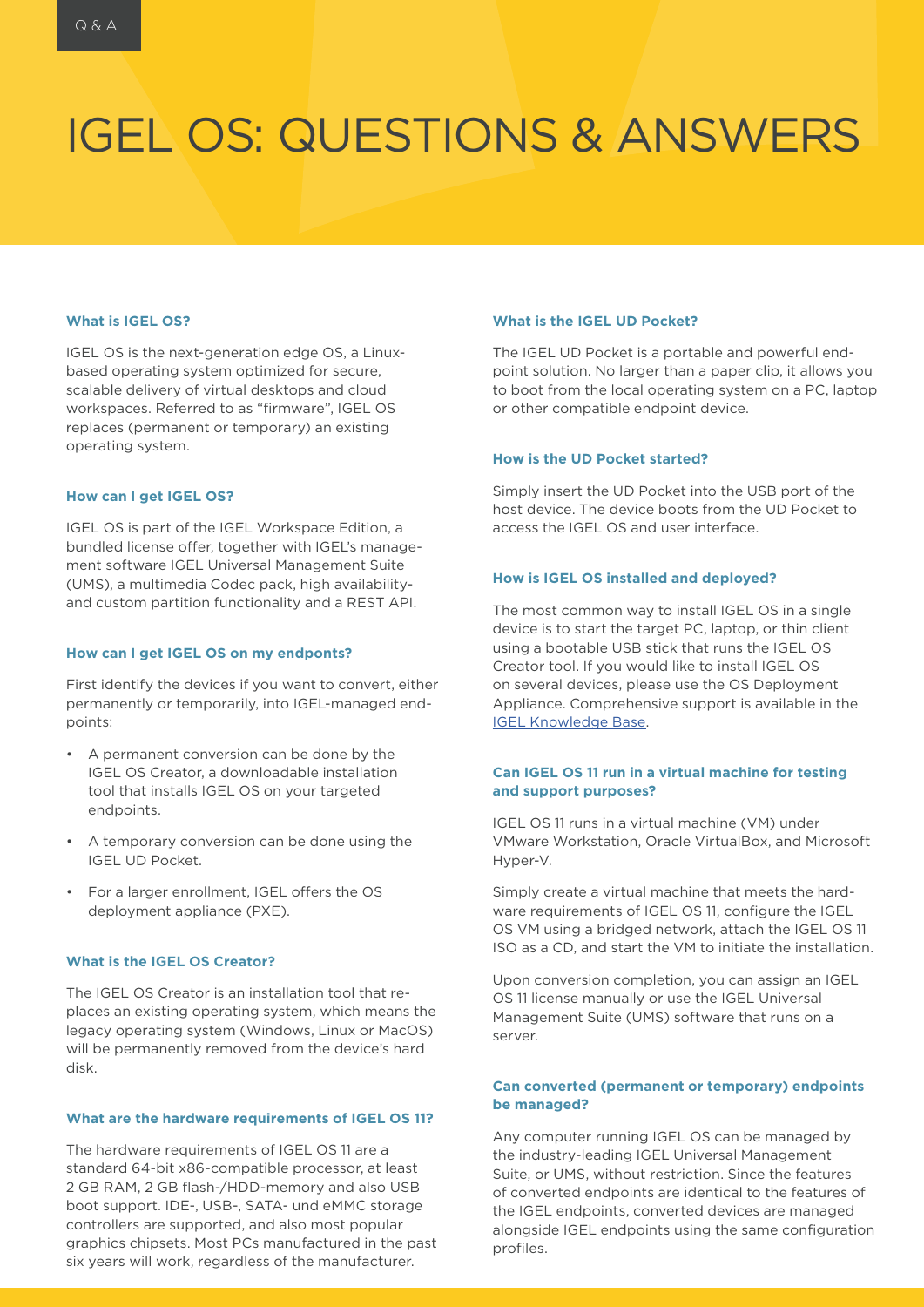# **What backend solutions does IGEL OS 11 support?**

IGEL OS connects to more backend platforms than any other virtual desktop endpoint/thin client solution. These include products for application and desktop virtualization from sector leaders:

- Citrix Workspace with full HDX support
- VMware Horizon with full Blast and RDP support
- Microsoft RDS with full RemoteFX support
- Microsoft WVD support
- Teradici PCoIP/PCoIP Ultra support
- RedHat Enterprise Virtualization

IGEL OS 11 also connects to the following backend solutions:

- NoMachine NX
- Parallels RAS
- ThinLinc

# **What functions and possibilities does IGEL OS 11 offer on a notebook?**

The Café Wireless function was specially developed for notebooks. Café Wireless provides the roaming user with WiFi access to their virtual desktop wherever they happen to be, e.g. from a hotel room, on public transport or at a local cafe. In order to establish a connection, the integrated WLAN Manager selects all available WLAN networks. An integrated roaming function also ensures that a connection to preset wireless networks is automatically established. All networks accessed by the user are administered and managed centrally via the UMS.

With its Power Management function and presetation mode, IGEL OS 11 offers all the necessary options for optimum use with a notebook.

# **How often is IGEL OS 11 updated?**

The firmware is updated up to four times a year. Active IGEL software maintenance on a device is required to receive firmware updates.

# **How long will IGEL provide firmware updates?**

IGEL guarantees a full 3-years product lifecycle for every major release firmware version starting from IGEL OS 11. Active IGEL software maintenance on a device is required to receive firmware updates.

# **Is the IGEL OS 11 license transferrable to another device?**

Yes, license portability is a key feature of IGEL OS 11, where a license can be easily transferred to another device with the help of Universal Management Suite. An active IGEL software maintenance is required to use this functionality.

# **Does IGEL OS 11 support the use of two or more screens?**

IGEL OS 11 supports environments of up to four screens, where the host device has an Intel, AMD/ATI or NVIDIA video chipset and display connections such as DVI, SVGA and/or DisplayPort. A list of compatible thirdparty devices is available on www.igel.com/linux-3rdparty-hardware-database.

#### **Is the UD Pocket a substitute for an operating system?**

No, the UD Pocket is a bootable micro software-defined endpoint. It does not interfere with the host operating system. As soon as the UD Pocket is removed and the system is rebooted, the local operating system will resume its function.

# **How is IGEL OS licensed?**

The IGEL OS license is based on the MAC address of the target device. Licenses can be installed during installation manually or through the License Management features of the IGEL Universal Management System.

# **Does the IGEL OS support my PC hardware?**

IGEL recommends testing the conversion of your PC by installing IGEL OS with a free test license. If the installation is successful, you will be able test all aspects of IGEL OS.

#### **Does IGEL OS disable local peripheral devices?**

No, IGEL OS 11 does not disable local peripheral devices. Instead, access to local peripheral devices connected to an endpoint running IGEL OS 11 are controlled by virtual applications and/or desktops to which the device is connected.

### **How long does it take to convert a 3rd party hardware using IGEL OS 11?**

The time it takes to convert a 3rd party hardware to an IGEL software-defined endpoint depends on the speed of the target hardware. A device with a 3.0 GHz processor will convert much quicker than a PC with a 1.0 GHz processor. Nevertheless, a moderately fast five-year old PC will convert in less than three minutes.